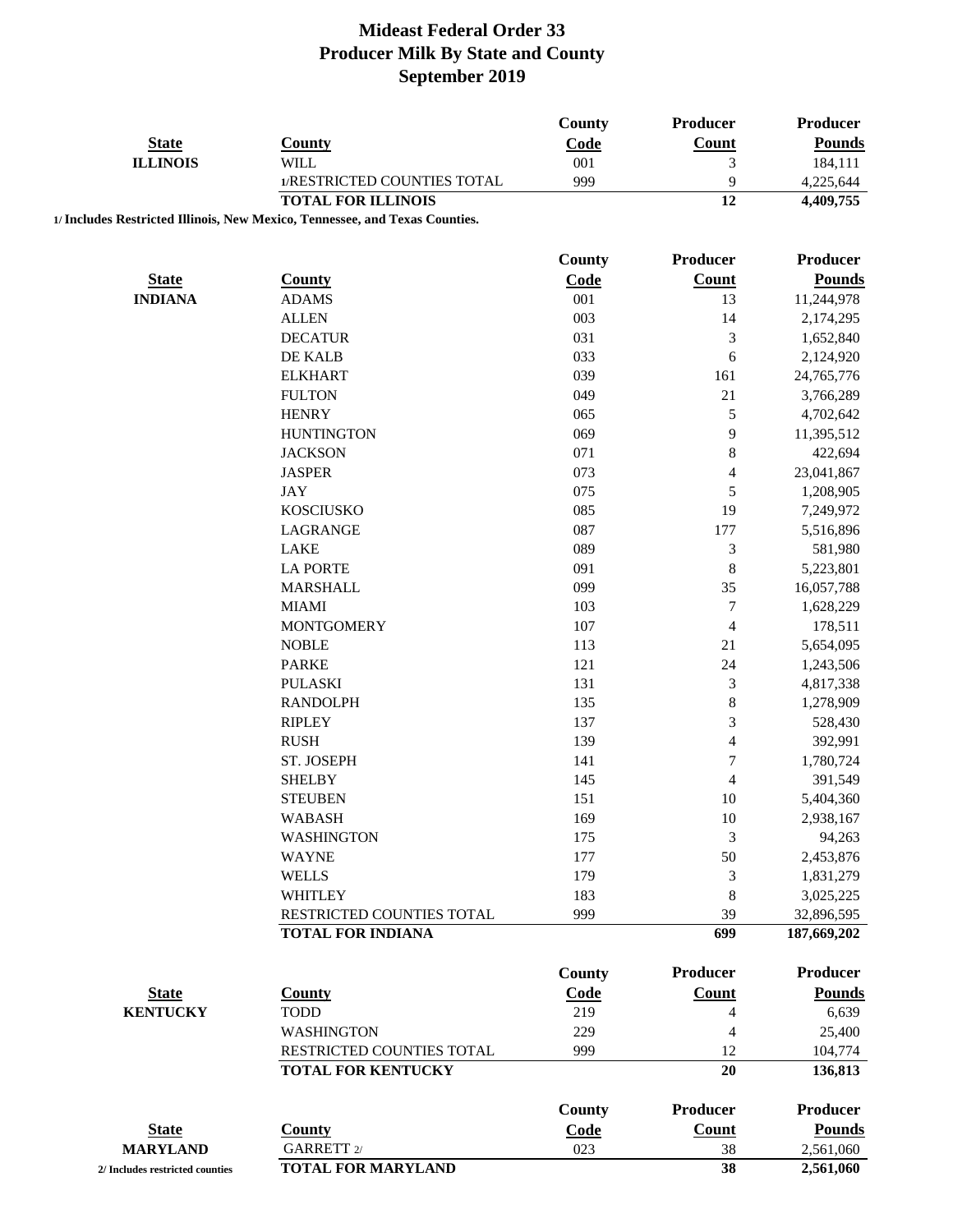|                 |                    | County     | <b>Producer</b>          | Producer      |
|-----------------|--------------------|------------|--------------------------|---------------|
| <b>State</b>    | <b>County</b>      | Code       | Count                    | <b>Pounds</b> |
| <b>MICHIGAN</b> | <b>ALCONA</b>      | 001        | 4                        | 264,766       |
|                 | <b>ALGER</b>       | 003        | 4                        | 309,469       |
|                 | <b>ALLEGAN</b>     | 005        | 41                       | 29,854,315    |
|                 | <b>ALPENA</b>      | 007        | 16                       | 1,247,115     |
|                 | <b>ARENAC</b>      | 011        | 16                       | 5,202,015     |
|                 | <b>BARRY</b>       | 015        | 21                       | 30,953,500    |
|                 | <b>BAY</b>         | 017        | $\sqrt{5}$               | 496,063       |
|                 | <b>BERRIEN</b>     | 021        | 6                        | 1,519,463     |
|                 | <b>BRANCH</b>      | 023        | $\,8\,$                  | 5,249,755     |
|                 | <b>CALHOUN</b>     | 025        | 18                       | 8,363,217     |
|                 |                    |            |                          |               |
|                 | <b>CHARLEVOIX</b>  | 029        | $\overline{\mathcal{L}}$ | 563,631       |
|                 | <b>CHIPPEWA</b>    | 033        | 5                        | 441,247       |
|                 | <b>CLARE</b>       | 035        | 16                       | 3,633,915     |
|                 | <b>CLINTON</b>     | 037        | 40                       | 69,620,827    |
|                 | <b>DELTA</b>       | 041        | 3                        | 219,957       |
|                 | <b>EATON</b>       | 045        | 18                       | 1,772,128     |
|                 | <b>EMMET</b>       | 047        | $\mathfrak{Z}$           | 426,841       |
|                 | <b>GENESEE</b>     | 049        | 5                        | 544,708       |
|                 | <b>GLADWIN</b>     | 051        | $\sqrt{5}$               | 470,239       |
|                 | <b>GRATIOT</b>     | 057        | 31                       | 87,191,542    |
|                 | <b>HILLSDALE</b>   | 059        | 14                       | 9,321,443     |
|                 | <b>HURON</b>       | 063        | 54                       | 83,187,129    |
|                 | <b>INGHAM</b>      | 065        | $20\,$                   | 7,274,270     |
|                 | <b>IONIA</b>       | 067        | 32                       | 29,903,788    |
|                 | <b>IOSCO</b>       | 069        | 10                       | 2,524,121     |
|                 | <b>ISABELLA</b>    | 073        | 30                       | 14,137,078    |
|                 | <b>JACKSON</b>     | 075        | 15                       | 6,095,039     |
|                 | <b>KALAMAZOO</b>   | 077        | 6                        |               |
|                 | <b>KENT</b>        | 081        | $22\,$                   | 13,852,354    |
|                 | <b>LAPEER</b>      |            | 16                       | 11,298,989    |
|                 | <b>LENAWEE</b>     | 087<br>091 | 21                       | 2,513,850     |
|                 |                    |            |                          | 37,964,855    |
|                 | <b>LIVINGSTON</b>  | 093        | 9                        | 4,442,683     |
|                 | <b>MACOMB</b>      | 099        | 3                        | 172,127       |
|                 | <b>MASON</b>       | 105        | 9                        | 1,304,971     |
|                 | <b>MECOSTA</b>     | 107        | 16                       | 1,427,017     |
|                 | <b>MENOMINEE</b>   | 109        | 10                       | 1,759,937     |
|                 | <b>MISSAUKEE</b>   | 113        | 35                       | 35,704,773    |
|                 | <b>MONTCALM</b>    | 117        | 43                       | 13,611,656    |
|                 | <b>MONTMORENCY</b> | 119        | $\sqrt{5}$               | 384,939       |
|                 | <b>MUSKEGON</b>    | 121        | 13                       | 13,691,100    |
|                 | <b>NEWAYGO</b>     | 123        | 36                       | 7,172,008     |
|                 | <b>OCEANA</b>      | 127        | $\sqrt{5}$               | 28,645        |
|                 | <b>OGEMAW</b>      | 129        | 29                       | 8,266,906     |
|                 | <b>OSCEOLA</b>     | 133        | $27\,$                   | 17,648,731    |
|                 | <b>OSCODA</b>      | 135        | 10                       | 327,980       |
|                 | <b>OTTAWA</b>      | 139        | $46$                     | 43,068,918    |
|                 | PRESQUE ISLE       | 141        | 4                        | 263,060       |
|                 | <b>SAGINAW</b>     | 145        | 12                       | 4,989,267     |
|                 | <b>ST. CLAIR</b>   | 147        | $\mathbf{9}$             | 1,533,962     |
|                 | ST. JOSEPH         | 149        | 21                       | 4,638,652     |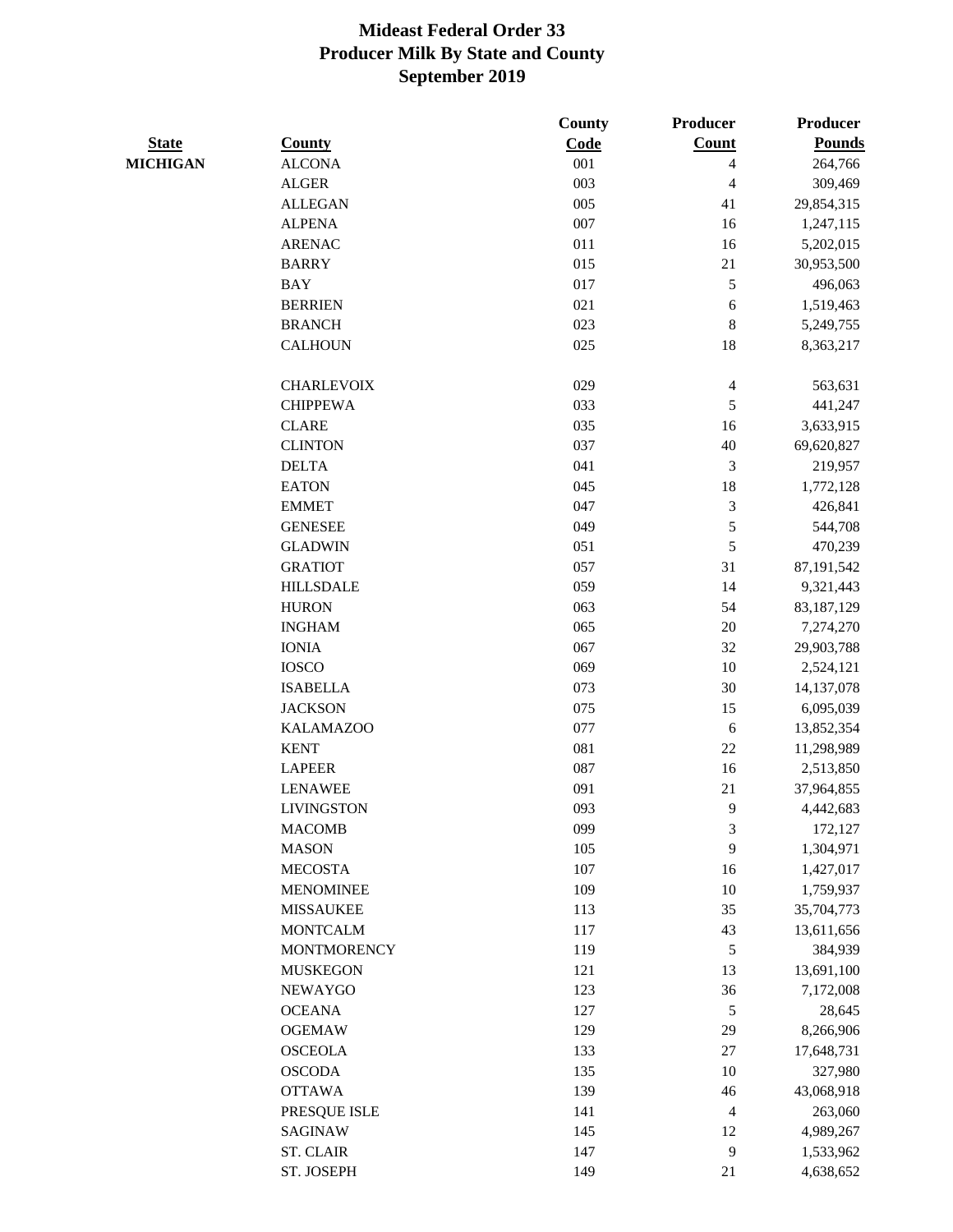|                  |                            | County        | Producer                 | <b>Producer</b> |
|------------------|----------------------------|---------------|--------------------------|-----------------|
| <b>State</b>     | <b>County</b>              | Code          | Count                    | <b>Pounds</b>   |
| <b>MICHIGAN</b>  | <b>SANILAC</b>             | 151           | 73                       | 59,067,957      |
|                  | <b>SHIAWASSEE</b>          | 155           | 14                       | 4,258,180       |
|                  | <b>TUSCOLA</b>             | 157           | 32                       | 28,239,083      |
|                  | <b>VAN BUREN</b>           | 159           | 9                        | 16,196,851      |
|                  | WASHTENAW                  | 161           | 10                       | 2,613,284       |
|                  | <b>WEXFORD</b>             | 165           | 9                        | 508,697         |
|                  | RESTRICTED COUNTIES TOTAL  | 999           | 17                       | 1,632,861       |
|                  | <b>TOTAL FOR MICHIGAN</b>  |               | 1,015                    | 739,371,874     |
|                  |                            | <b>County</b> | Producer                 | <b>Producer</b> |
| <b>State</b>     | <b>County</b>              | Code          | Count                    | <b>Pounds</b>   |
| <b>MINNESOTA</b> | <b>WADENA</b>              | 159           | 3                        | 6,897           |
|                  | RESTRICTED COUNTIES TOTAL  | 999           | 3                        | 27,887          |
|                  | <b>TOTAL FOR MINNESOTA</b> |               | 6                        | 34,784          |
|                  |                            | <b>County</b> | Producer                 | <b>Producer</b> |
| <b>State</b>     | <b>County</b>              | Code          | Count                    | <b>Pounds</b>   |
| <b>NEW YORK</b>  | CATTARAUGUS                | 009           | 45                       | 18,654,149      |
|                  | <b>CHAUTAUQUA</b>          | 013           | 82                       | 22,060,462      |
|                  | <b>CHEMUNG</b>             | 015           | 3                        | 992,450         |
|                  | <b>ERIE</b>                | 029           | 8                        | 2,659,734       |
|                  | <b>LIVINGSTON</b>          | 051           | 4                        | 4,682,450       |
|                  | <b>STEUBEN</b>             | 101           | 5                        | 2,639,182       |
|                  | <b>WYOMING</b>             | 121           | 10                       | 22,624,471      |
|                  | RESTRICTED COUNTIES TOTAL  | 999           | 10                       | 8,953,010       |
|                  | <b>TOTAL FOR NEW YORK</b>  |               | 167                      | 83,265,908      |
|                  |                            | <b>County</b> | Producer                 | Producer        |
| <b>State</b>     | <b>County</b>              | Code          | <b>Count</b>             | <b>Pounds</b>   |
| <b>OHIO</b>      | <b>ADAMS</b>               | 001           | 12                       | 579,481         |
|                  | <b>ALLEN</b>               | 003           | 3                        | 515,683         |
|                  | <b>ASHLAND</b>             | 005           | 48                       | 13, 195, 773    |
|                  | <b>ASHTABULA</b>           | 007           | 19                       | 5,956,061       |
|                  | <b>AUGLAIZE</b>            | 011           | 28                       | 4,435,482       |
|                  | <b>BELMONT</b>             | 013           | 9                        | 801,232         |
|                  | <b>BROWN</b>               | 015           | 3                        | 183,573         |
|                  | CARROLL                    | 019           | 19                       | 1,628,800       |
|                  | <b>CHAMPAIGN</b>           | 021           | 8                        | 847,883         |
|                  | <b>CLINTON</b>             | 027           | 3                        | 206,978         |
|                  | <b>COLUMBIANA</b>          | 029           | 63                       | 12,703,428      |
|                  | <b>COSHOCTON</b>           | 031           | $22\,$                   | 2,077,571       |
|                  | <b>CRAWFORD</b>            | 033           | 8                        | 2,820,230       |
|                  | <b>DARKE</b>               | 037           | $27\,$                   | 7,984,241       |
|                  | <b>DEFIANCE</b>            | 039           | 6                        | 5,914,062       |
|                  | <b>DELAWARE</b>            | 041           | 3                        | 188,366         |
|                  | <b>FAIRFIELD</b>           | 045           | 5                        | 227,752         |
|                  | <b>FULTON</b>              | 051           | 5                        | 4,741,468       |
|                  | <b>GEAUGA</b>              | 055           | 34                       | 3,433,387       |
|                  |                            |               |                          |                 |
|                  | <b>GREENE</b>              | 057           | 4                        | 1,112,713       |
|                  | <b>HANCOCK</b>             | 063           | 3                        | 1,347,685       |
|                  | <b>HARDIN</b>              | 065           | 9                        | 12,309,708      |
|                  | <b>HARRISON</b>            | 067           | $\overline{\mathcal{L}}$ | 338,831         |
|                  | <b>HENRY</b>               | 069           | 4                        | 3,920,191       |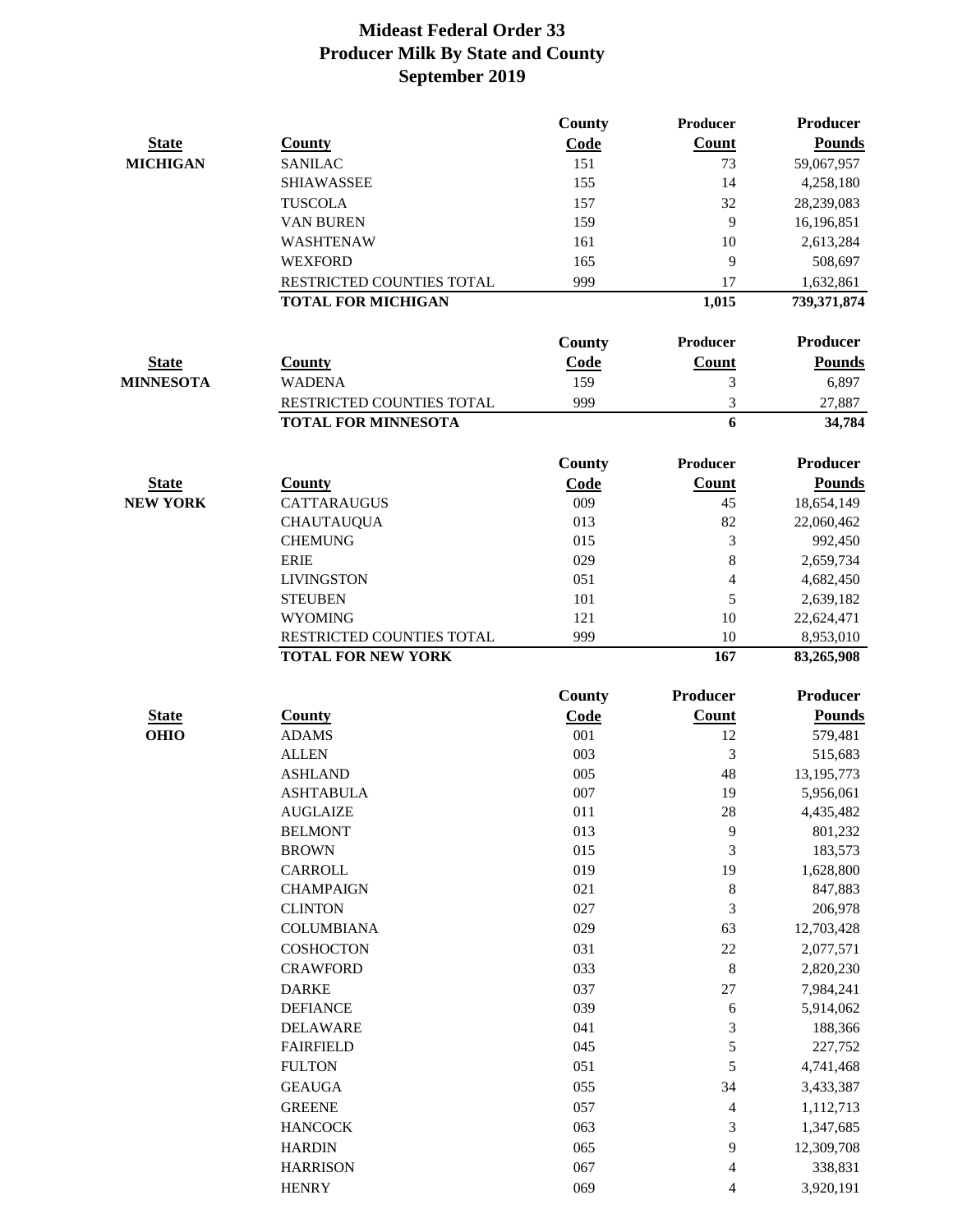|              |                           | <b>County</b> | Producer                 | Producer        |
|--------------|---------------------------|---------------|--------------------------|-----------------|
| <b>State</b> | <b>County</b>             | Code          | Count                    | <b>Pounds</b>   |
| <b>OHIO</b>  | <b>HIGHLAND</b>           | 071           | 21                       | 696,687         |
|              | <b>HOLMES</b>             | 075           | 140                      | 10,444,095      |
|              | <b>HURON</b>              | 077           | 41                       | 6,192,569       |
|              | <b>JEFFERSON</b>          | 081           | $\sqrt{6}$               | 559,086         |
|              | <b>KNOX</b>               | 083           | 23                       | 7,521,958       |
|              | <b>LICKING</b>            | 089           | $\,$ $\,$                | 7,771,749       |
|              | <b>LOGAN</b>              | 091           | 29                       | 3,542,806       |
|              | <b>LORAIN</b>             | 093           | 11                       | 1,310,225       |
|              | <b>MADISON</b>            | 097           | 6                        | 11,279,765      |
|              | <b>MAHONING</b>           | 099           | $27\,$                   | 6,639,195       |
|              | <b>MEDINA</b>             | 103           | 16                       | 2,331,051       |
|              | <b>MEIGS</b>              | 105           | 3                        | 272,549         |
|              | <b>MERCER</b>             | 107           | 72                       | 24,894,278      |
|              | <b>MIAMI</b>              | 109           | 9                        | 651,850         |
|              | <b>MONROE</b>             | 111           | $\boldsymbol{6}$         | 489,313         |
|              | <b>MORGAN</b>             | 115           | $\boldsymbol{7}$         | 1,311,948       |
|              | <b>MORROW</b>             | 117           | 8                        | 2,405,604       |
|              | <b>MUSKINGUM</b>          | 119           | $10\,$                   | 1,020,301       |
|              | <b>PAULDING</b>           | 125           | 6                        | 11,501,236      |
|              | <b>PICKAWAY</b>           | 129           | 3                        | 2,639,708       |
|              | <b>PORTAGE</b>            | 133           | $\overline{7}$           | 2,527,881       |
|              | <b>PREBLE</b>             | 135           | 7                        | 943,360         |
|              | <b>PUTNAM</b>             | 137           | 9                        | 5,989,736       |
|              | <b>RICHLAND</b>           | 139           | 105                      | 11,085,406      |
|              | <b>ROSS</b>               | 141           | 3                        | 96,316          |
|              | <b>SANDUSKY</b>           | 143           | $\tau$                   | 534,110         |
|              | <b>SHELBY</b>             | 149           | 29                       | 8,439,037       |
|              | <b>STARK</b>              | 151           | 57                       | 11,641,658      |
|              | <b>TRUMBULL</b>           | 155           | 18                       | 3,219,177       |
|              | TUSCAWARAS                | 157           | 118                      | 7,068,457       |
|              | <b>UNION</b>              | 159           | 7                        | 750,020         |
|              | <b>VAN WERT</b>           | 161           | $\epsilon$               | 7,276,248       |
|              | <b>WASHINGTON</b>         | 167           | 13                       | 1,327,114       |
|              | WAYNE                     | 169           | 192                      | 47,286,457      |
|              | <b>WOOD</b>               | 173           | 4                        | 3,649,687       |
|              | <b>WYANDOT</b>            | 175           | 5                        | 576,179         |
|              | RESTRICTED COUNTIES TOTAL | 999           | $27\,$                   | 26,058,206      |
|              | <b>TOTAL FOR OHIO</b>     |               | 1,415                    | 329,415,601     |
|              |                           | County        | <b>Producer</b>          | <b>Producer</b> |
| <b>State</b> | <b>County</b>             | Code          | <b>Count</b>             | <b>Pounds</b>   |
| PENNSYLVANIA | <b>ARMSTRONG</b>          | 005           | 16                       | 2,549,586       |
|              | <b>BEAVER</b>             | 007           | 18                       | 963,140         |
|              | <b>BLAIR</b>              | 013           | $\overline{\mathcal{L}}$ | 890,381         |
|              | <b>BRADFORD</b>           | 015           | $\,8$                    | 1,112,931       |
|              | <b>BUTLER</b>             | 019           | $22\,$                   | 2,917,597       |
|              | <b>CAMBRIA</b>            | 021           | $\tau$                   | 1,795,576       |
|              | <b>CENTRE</b>             | 027           | 6                        | 122,821         |
|              | <b>CHESTER</b>            | 029           | $\,8\,$                  | 214,566         |
|              | <b>CLARION</b>            | 031           | 18                       | 2,163,951       |
|              | <b>CLEARFIELD</b>         | 033           | 10                       | 860,543         |
|              | <b>CLINTON</b>            | 035           | 11                       | 91,845          |
|              | <b>COLUMBIA</b>           | 037           | 13                       | 407,627         |